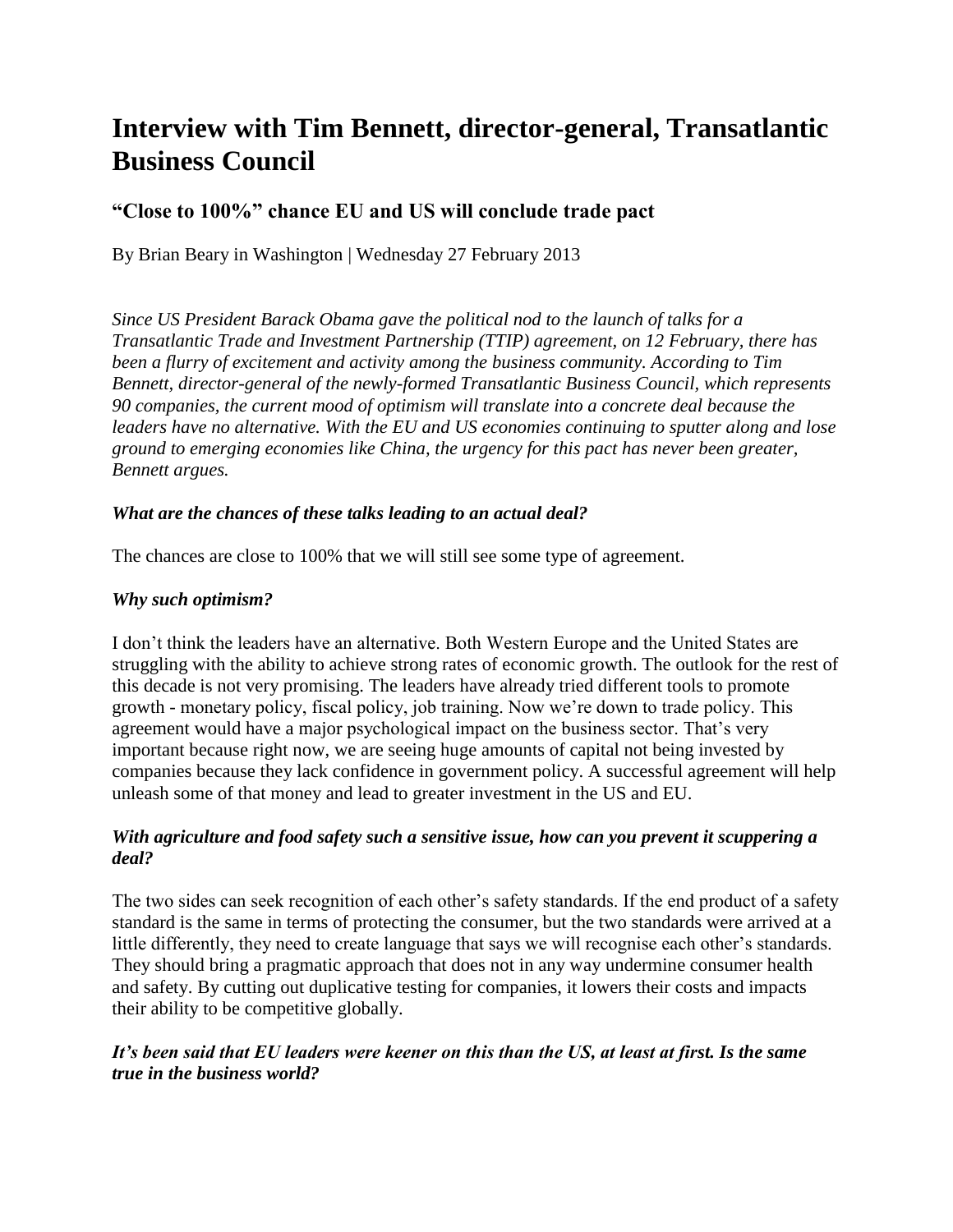There was a difference [between the business and political leaders]. The political will was stronger and more urgent in Europe than in the US. However, in the business community, it was the American companies who were banging the drums more loudly. The European industry, while supportive, seemed to be a bit more cynical about whether it would get launched. But now that it is launched, we've got a symmetry on both sides.

## *What makes this agreement different from other free trade agreements - for example with South Korea?*

The primary focus is different because the two sides recognise from day one that the regulatory issues are the bread and butter of the negotiations. Tariff levels between the EU and US in general are not market prohibitive, as opposed to with Korea, where in certain areas like autos the markets were closed.

## *But they've been tackling these 'beyond the border' barriers since the 1990s. Why is this different?*

The difference today is that there is no strong economic growth on the near-term horizon. So there is a sense of urgency on both sides.

## *Has the growth of China impacted their thinking?*

I think it has - but as a secondary consideration. The two sides are going after global issues like state-owned enterprises. The desire is there to create strong international standards that address some of the unfair trade practices being pursued by certain other very competitive trading partners. If these two economies, which represent half of global GDP, set standards, you cannot ignore that. Bit by bit, others will join in, starting with Canada and Mexico, then the EEA countries, then maybe Turkey. The next thing you know, you either have to follow these standards or you're not going to trade in these other markets.

## *What can businesses do concretely to advance a deal?*

We have a responsibility to provide governments with as much technical input as we can as quickly as possible. Our members want to provide a united input that represents both the EU and US industry's position. It will make it much easier for the governments if we can first work it out between the business sectors and provide recommended solutions. Before, this was done on a random basis on a few issues, but the new structures we have created in our transatlantic business organisations gives us both greater depth on the substance, and more political clout and access.

#### *What is the mood right now in the transatlantic business community?*

There is great excitement that the initiative actually was launched.

## *Will this positive mood quickly evaporate once talks begin?*